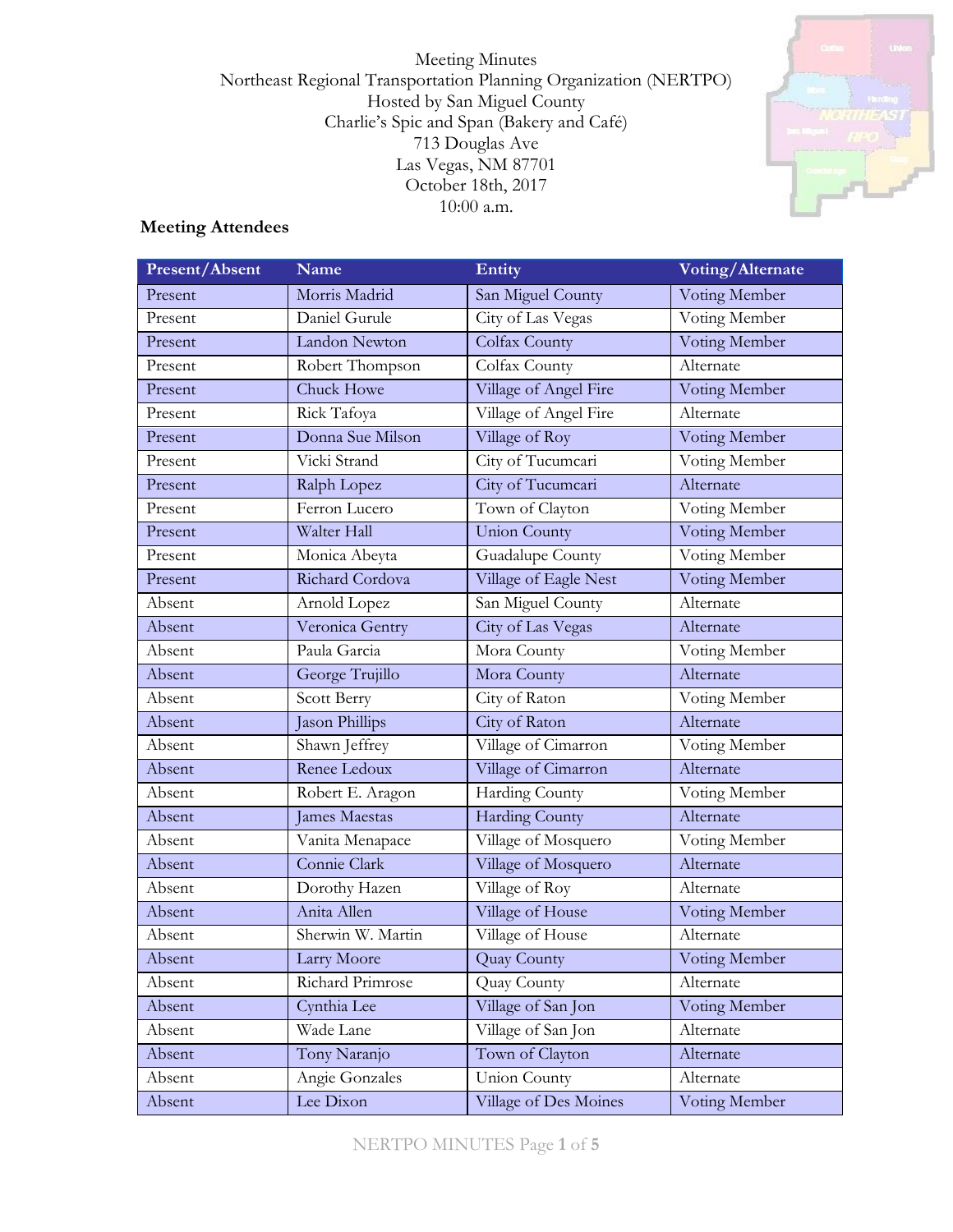| Absent | Scott Warner      | Village of Des Moines  | Alternate     |
|--------|-------------------|------------------------|---------------|
| Absent | None              | Village of Pecos       | Voting Member |
| Absent | None              | Village of Pecos       | Alternate     |
| Absent | Diane Brown       | Village of Folsom      | Voting Member |
| Absent | Mike Schoonover   | Village of Folsom      | Alternate     |
| Absent | Mignon Saddoris   | Village of Grenville   | Voting Member |
| Absent | Lynn Wiseman      | Village of Grenville   | Alternate     |
| Absent | Larry Wallin      | Village of Logan       | Voting Member |
| Absent | Russell Feerer    | Village of Logan       | Alternate     |
| Absent | Timothy P. Dodge  | City of Santa Rosa     | Voting Member |
| Absent | Danica Gonzales   | City of Santa Rosa     | Alternate     |
| Absent | Ken Flores        | Guadalupe County       | Alternate     |
| Absent | Francesca Romero  | Town of Springer       | Voting Member |
| Absent | Sam Blea          | Town of Springer       | Alternate     |
| Absent | Mary Berglund     | Village of Eagle Nest  | Alternate     |
| Absent | Don Flynn         | Village of Maxwell     | Voting Member |
| Absent | Joanna Taylor     | Village of Maxwell     | Alternate     |
| Absent | Laudente Quintana | Village of Wagon Mound | Voting Member |
| Absent | Nora Sanchez      | Village of Wagon Mound | Alternate     |

# **New Mexico Department of Transportation (NMDOT) and Planners**

| David Trujillo -    | <b>NMDOT</b> District IV Engineer                                |
|---------------------|------------------------------------------------------------------|
| Heather Sandoval -  | District IV Assistant Engineer                                   |
| John Herrera –      | Local Government Road Fund (LGRF) Coordinator for District IV    |
| Yvonne Aragon-      | NMDOT District IV Public Information Officer                     |
| Soamiya Chavez-     | NMDOT Planning Division Urban & Regional Planner                 |
| Rosa Kozub-         | NMDOT GTG Supervisor                                             |
| Dennis T. Salazar - | NERTPO Planner/Program Manager for the Northcentral NM Economic  |
|                     | Development District (NCNMEDD)                                   |
| Vincent M. Soule -  | NERTPO Planner/Program Manager for the Eastern Plains Council of |
|                     | Governments (EPCOG)                                              |

# **Guests**

| John Jacquez- | Miller Engineering Consultants |
|---------------|--------------------------------|
| John M.-      | Wilson & Co.                   |

## **I. Call to Order**

The Meeting was called to order at 10:08 AM by Chairman Richard Cordova.

# **II. Pledge of Allegiance/New Mexico State Flag**

The Pledge of Allegiance and the salute to the New Mexico State Flag was led by Vice-Chairman Chuck Howe.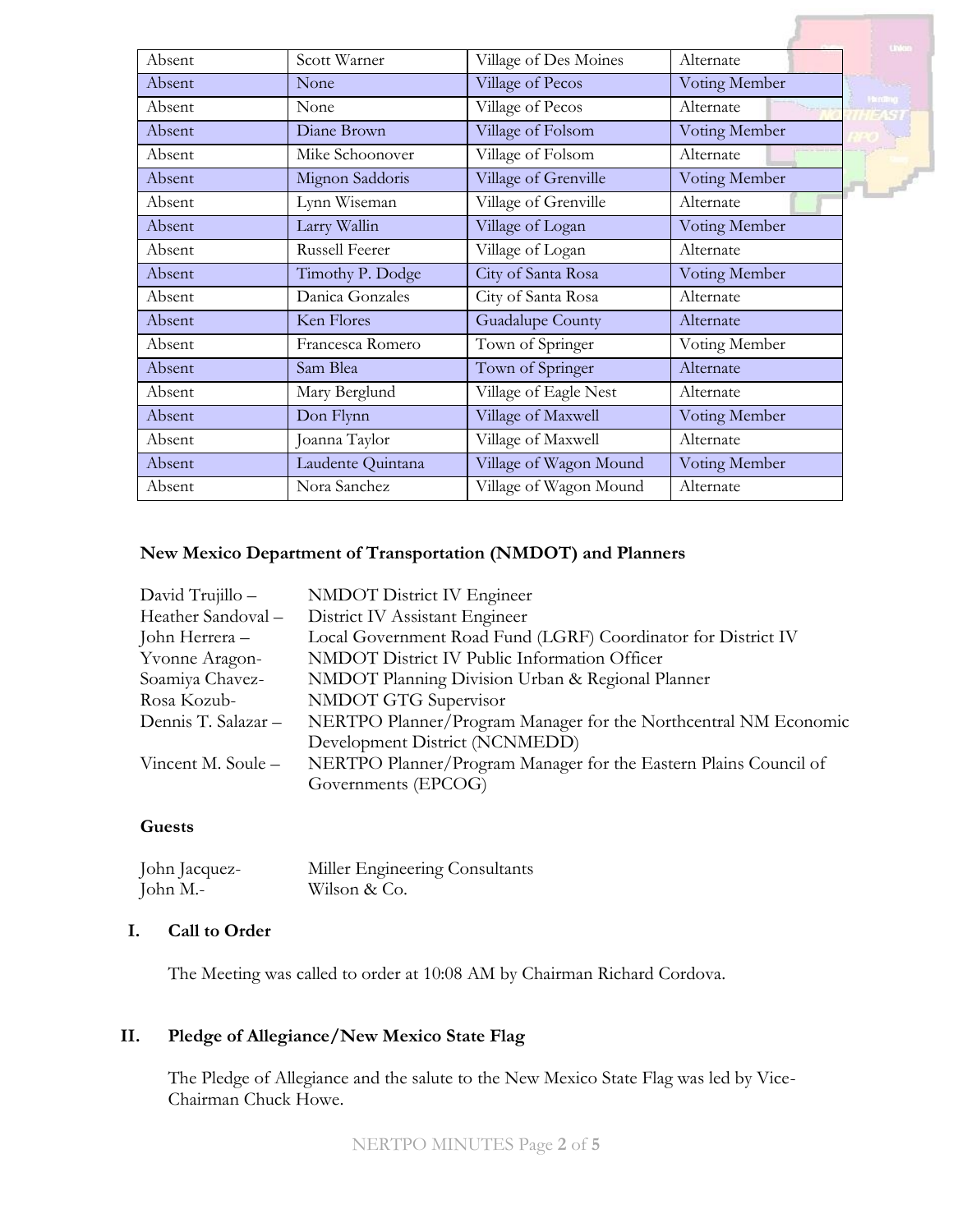#### **III. Welcome**

Chairman Cordova welcomed everyone to the City of Las Vegas/San Miguel County. Individual introductions were conducted by all in attendance. Morris Madrid and Gina welcomed everyone to San Miguel County.

#### **IV. Approval of Agenda**

Motion to approve agenda: Donna Sue Milson – Village of Roy Second: Vicki Strand – City of Tucumcari No opposition was voiced. Motion carried.

# **V. Approval of Minutes** (September 27th, 2017- Roy, NM)

Motion to approve the minutes presented: Vicki Strand - City of Tucumcari Second: Walter Hall – Union County No opposition was voiced. Motion carried.

# **VI. NMDOT District Four Update/ NMDOT Staff** (Mr. David Trujillo-District Four Engineer and Staff)

Mr. David Trujillo gave thorough updates of the operations in NMDOT District IV, which included NM 434, Bridge Rehabilitations, sign projects, fencing/guard-rail installation, Bridge Replacement Projects. Once complete Mr. Trujillo opened the floor for questions/comments by those in attendance.

Ms. Heather Sandoval briefly spoke about FY 18 Match Waivers and the current status. Mr. John Herrera briefly discussed the Match Waiver Request and the request for payments, time extension amendments and how time sensitive this is to complete all that is required.

# **VII. Presentation:** NMDOT Prioritized Bike Network Plan (Ms. Rosa Kozub - NMDOT GTG Supervisor)

Ms. Kozub gave a power point presentation in reference to the Prioritized Bike Network Plan to the NERTPO Membership. Ms. Kozub left flyers and a copy of the Power Point for distribution to the NERTPO Membership. Ms. Kozub opened the floor for any questions and comments once her presentation was concluded. (Presentation available upon request)

# **VIII. Discussion/Action:** RTIPR Rating and Ranking Criteria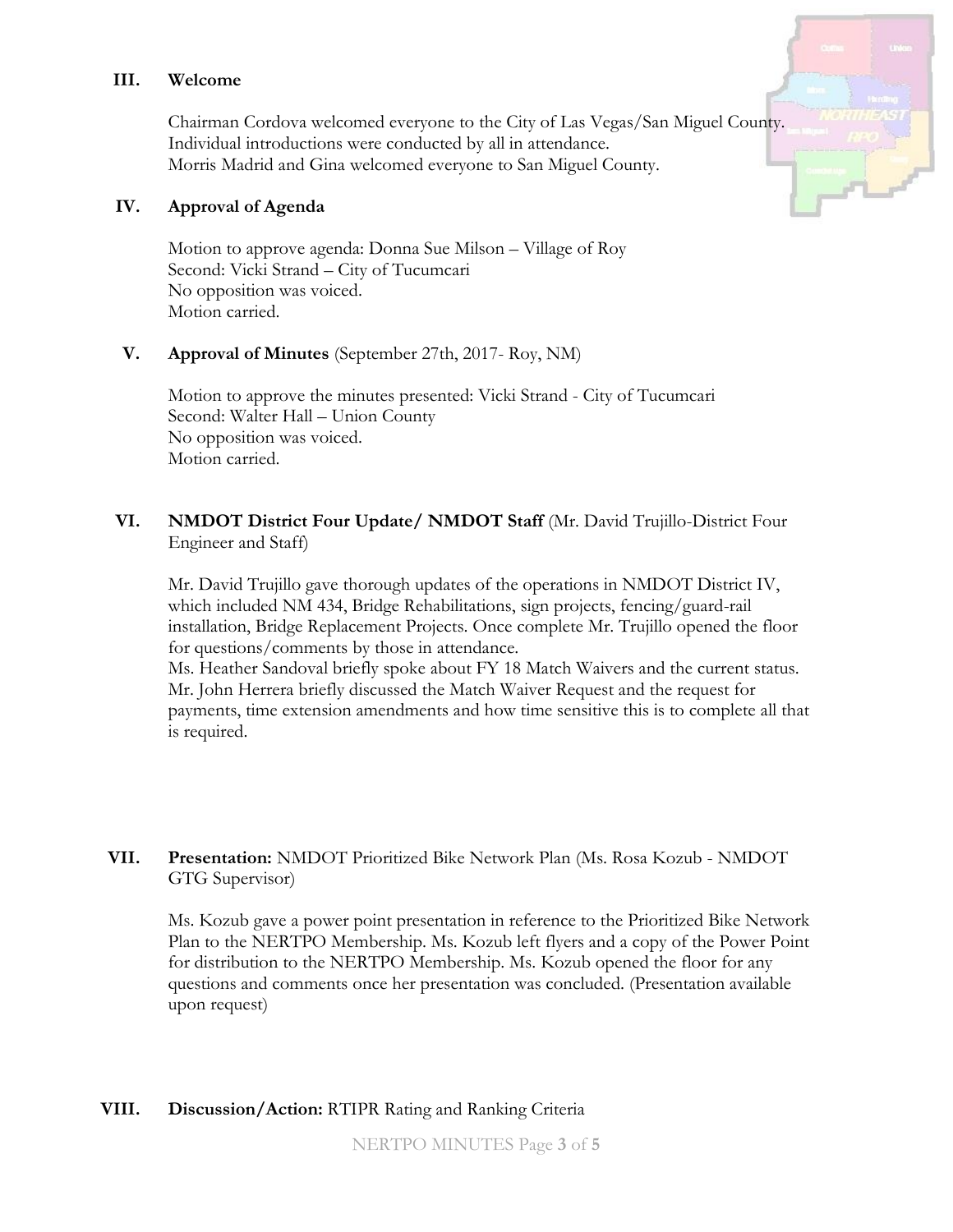NERTPO Planners gave the NERTPO Membership an update in reference to the RTIPR Rating and Ranking Criteria.

Planner Vincent Soule handed out a NERTPO Data Collection Questionnaire and requested the members to fill it out. This gives everyone a better idea of the whole picture of needs for the communities, which includes areas of Planning, Safety, Economic Vitality, Integration/Connectivity, Environmental, Resiliency and Quality of Life.



# **IX. Discussion/Action**: Legislative Priority Workshop

NERTPO Planners conducted a brief workshop in reference to the upcoming legislative session and the priorities for the NERTPO Community. A brief update was given by Eric Ghahate with Eric unveiling a pamphlet that is currently being used by New Mexico Association of Regional Councils (NewMARC). The pamphlet was a sample of what could potentially be used by NERTPO in communicating with our Legislators for the upcoming session and future sessions to show who we are, our accomplishments, what we do and what is needed for the future of each of our NERTPO Communities. No further action taken at this time.

# **X. Discussion:** Project Status Updates

Chairman Richard Cordova gave each member the opportunity to speak about any Project Updates in their communities.

Colfax County briefly discussed TIGER 8. No other comments or status updates were given.

# **XI. Updates from the NERTPO Planners/Program Managers**

The Planners discussed the upcoming New Mexico Infrastructure Finance Conference coming up from October  $25<sup>th</sup>$  thru October  $27<sup>th</sup>$  in Santa Fe, NM at the Eldorado Hotel.

The North Central New Mexico Economic Development District (NCNMEDD) Planning Staff Eric and Dennis let the NERTPO Board Members know that NCNMEDD has been put on a Corrective Action Plan (CAP) by NMDOT. Eric and Dennis thoroughly discussed what was on the CAP and presented the findings. NCNMEDD let the NERTPO Membership know it's commitment to moving past this and dedication to abide to what requirements NMDOT has set forth. Eric opened up the floor to any questions/comments by NERTPO Membership. Landon Newton (Colfax County) had some questions that were answered by Eric. Landon also suggested that this CAP issue be brought up at the next NCNMEDD Meeting, which is to be held